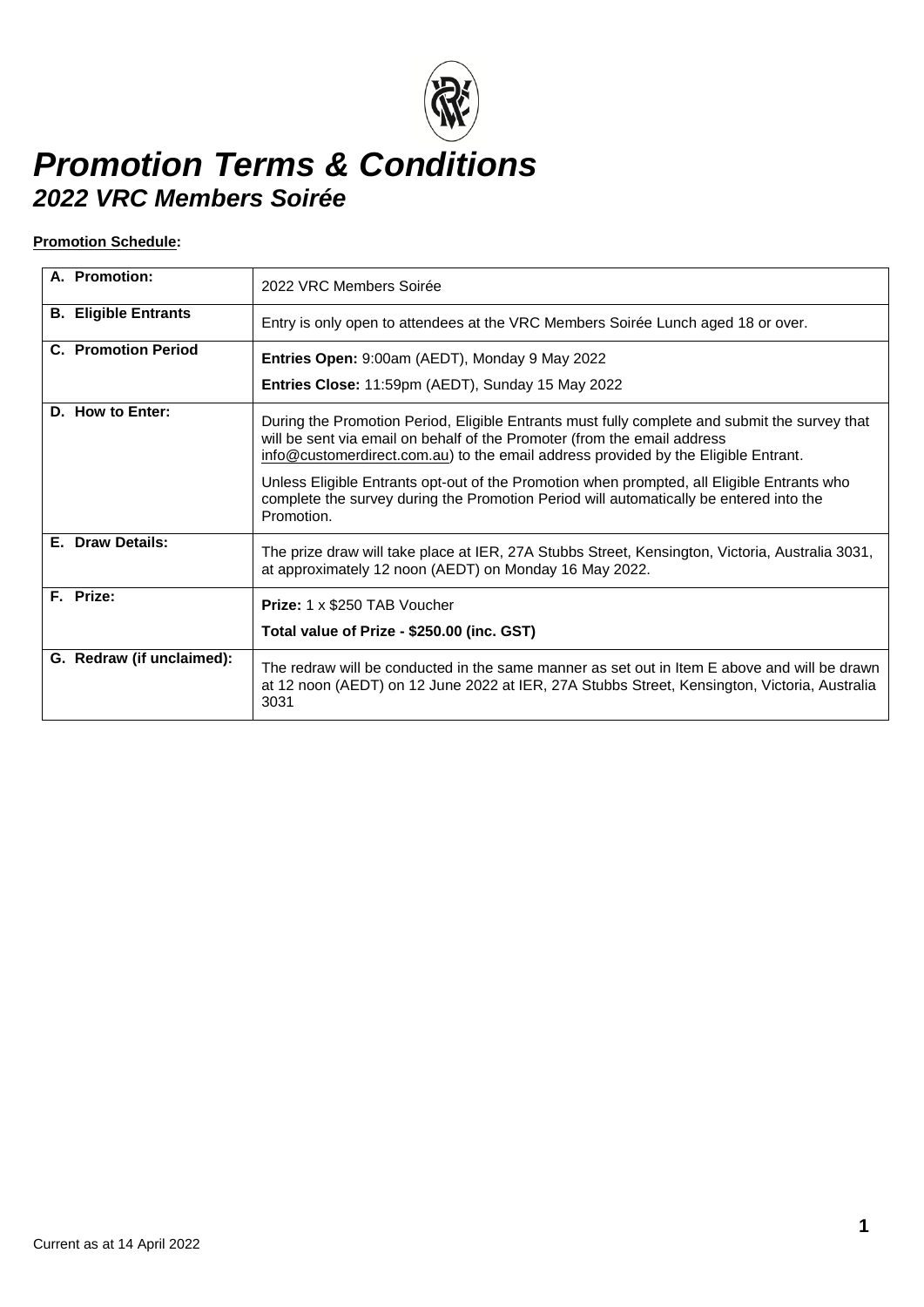#### **Promotion Terms:**

- 1. These Promotion Terms and the Promotion Schedule provide information on prizes and how to participate and together form the Terms and Conditions of Entry. By participating in this Promotion you agree to be bound by these Terms and Conditions of Entry.
- 2. To the extent of any inconsistency between the Promotion Terms and the Promotion Schedule, the terms of the Promotion Schedule will prevail.
- 3. The Promoter is Victoria Racing Club Limited (ACN 119 214 078) of 448 Epsom Road, Flemington VIC 3031.
- <span id="page-1-0"></span>4. Entry is only open to Eligible Entrants as described at Item B ("Eligible Entrants", "entrant"). Employees, directors and other representatives of the Promoter and organisations involved in sponsoring or conducting this Promotion (and any individuals so involved) are ineligible, as are members of their immediate families and households.
- 5. To enter the Promotion, Eligible Entrants must follow the instructions detailed under Item D. Only one entry is permitted per person.
- 6. Incomplete, inaccurate, illegible or photocopied entries will be deemed invalid. The Promoter accepts no responsibility for lost, late or misdirected entries. The Promoter reserves the right to verify the validity of entries and to disqualify any entrant who tampers with the entry process or submits inaccurate details.
- 7. The entrant is responsible for fully completing the survey and it is not the responsibility of the Promoter or any third party to ensure that the entrant is entered into the Promotion.
- 8. Each winning entrant ("prize winner") will be drawn on the date set out under Item E and the Promoter will notify the prize winner via phone and in writing, and their details published on the flemington.com.au website for a period of 28 days from the date of the draw. If the winning entrant is not able to be contacted, does not claim the Prize within 28 days of the prize

draw or is ineligible to claim the Prize pursuant to clause [4,](#page-1-0) the Promoter at its discretion, will redraw the Prize in accordance with and on the date set out in Item G (where applicable), and award the unclaimed prize to the next eligible entrant (the "alternate winner"). If an alternate winner is drawn and that alternate winner is not able to be contacted, or does not claim the Prize within 7 days of the redraw, the Promoter, in its sole discretion, will forfeit the Prize and no substitute will be offered.

- 9. Winners of the drawn prize(s) are determined by chance. Skill plays no part in determining the winner.
- 10. If the prize is not available for collection at the Event, the prize will be delivered to or collected by the prize winner by the date agreed between the prize winner and the Promoter.
- 11. The prize will be awarded to the person named in the entry. The Promoter reserves the right to require the prize winner to provide proof of age, identity and residency. Identification considered suitable for verification is at the discretion of the Promoter and the Promoter reserves the right to disqualify any person who fails to provide the required information or provides false information.
- 12. The Promoter reserves the right to refuse to allow a prize winner to take part in or accept any or all aspects of the prize, if the Promoter determines in their absolute discretion, that a prize winner is not in the physical or mental condition necessary to be able to safely participate in or accept the prize. It is a condition of accepting the prize that a prize winner may be required to sign a legal release as determined by the Promoter in its absolute discretion, prior to receiving the prize(s).
- 13. Once a prize has been claimed by the prize winner and has been delivered or collected from the Promoter's premises, the Promoter takes no responsibility for the prize being damaged, delayed or lost in transit.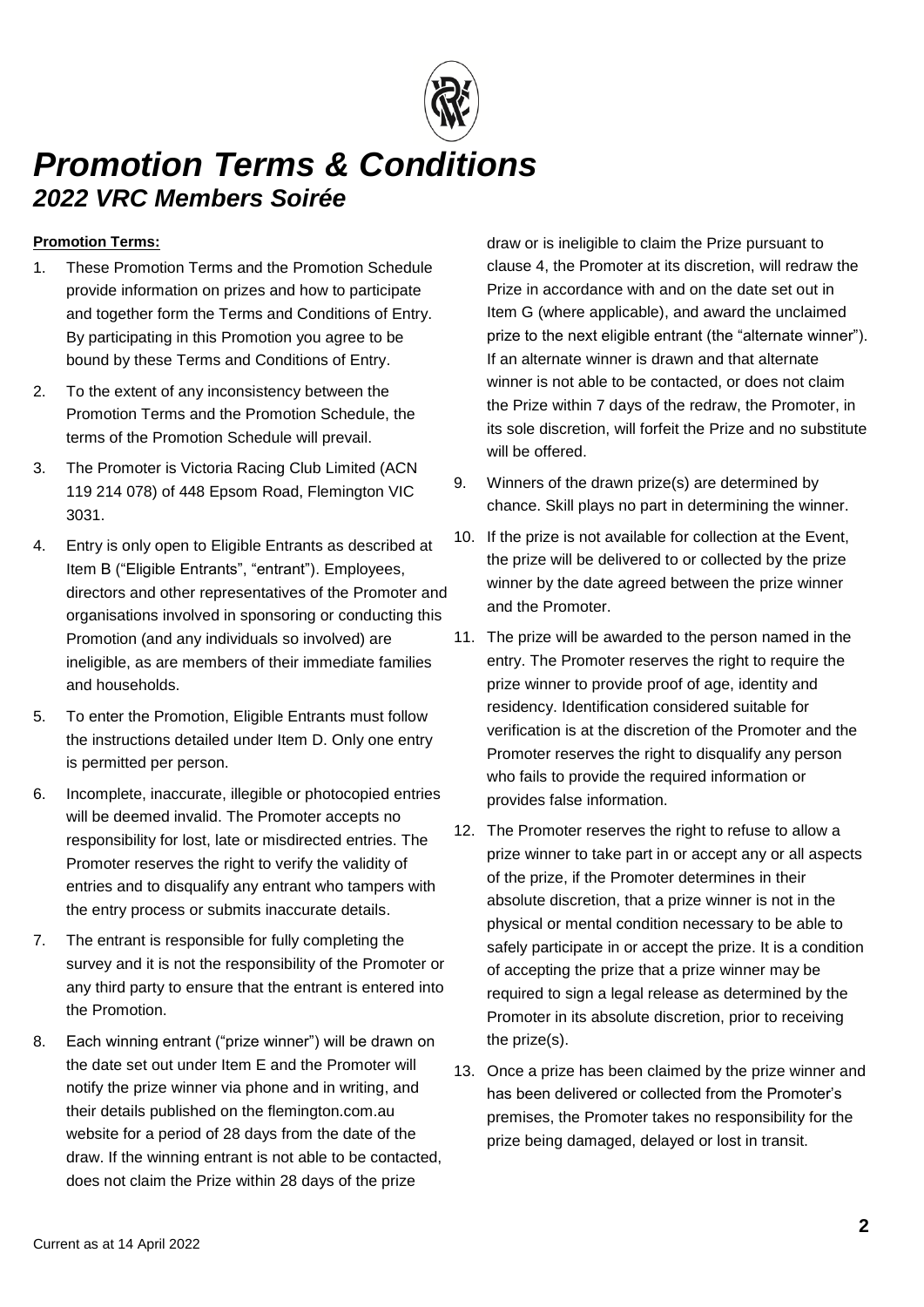- 14. If the prize(s) is provided to the Promoter by a third party, the prize is subject to the terms and conditions of the third party prize supplier and the provision of the prize is the sole responsibility of the third party and not the Promoter. To the extent of any inconsistency, the terms and conditions of the prize supplier will prevail over these Terms and Conditions of Entry.
- 15. The total maximum prize value is the recommended retail price (RRP) correct at the time of printing. The Promoter is neither responsible nor liable for any change in the value of prize occurring between the printing date and date the Prize is claimed. All prize values are in Australian dollars. Prizes are not exchangeable or redeemable for cash.
- 16. If a prize becomes unavailable for reasons beyond the Promoter's control, the Promoter may substitute a prize of equal or greater value, subject to any written directions from the lottery authorities.
- 17. Prize winners are advised that tax implications may arise as a result of accepting their prize. The Promoter is not responsible for such tax implications and prize winners should seek independent financial advice where necessary.
- 18. All ancillary costs and expenses (including transfers, transport, accommodation, insurance, food, beverages, entertainment and spending money) in taking such prizes are the responsibility of the prize winner (unless expressly stated).
- 19. Where a prize is a Tabcorp voucher, the voucher is supplied by Tabcorp Holdings Limited and is subject to Tabcorp Conditions of Use, located at http://www.tab.com.au. Tabcorp supports responsible gambling and the award of a Tabcorp voucher as a prize is not intended to induce, suggest or imply that the prize winner should open a betting account, that winning will be a definite outcome of participating in gambling activities or that participation in gambling activities is likely to improve the winner's financial prospects.
- 20. By accepting their prize, each prize winner acknowledges and consents to participating in promotional activities relating to the prize which may include promotional photograph shoots and media interviews. The Promoter may use all photographs and recorded interviews, including the prize winner's image, voice, name and other details, without restriction and without further reward or recourse to the prize winner. in its advertising and promotional materials and official communications in perpetuity and in any media whatsoever.
- 21. The entrant warrants and represents that any material sent or provided by the entrant to the Promoter will not infringe any copyright, trademarks or other intellectual property rights of any third party (including moral rights) and that the entrant has all rights to use the materials and has obtained all necessary consents to comply with any relevant privacy and/or confidentiality requirements.
- 22. The Promoter collects personal information from entrants in order to facilitate the survey and the Promotion. Entrants' personal information may also be provided to third parties (including prize suppliers) for the purpose of administering this Promotion or providing prizes or to the State and Territory lottery departments as required under the relevant lottery legislation. If the information requested is not provided, the entrant may not be eligible to participate in the Promotion. The Promoter will handle personal information disclosed by the entrant in accordance with the Australian Privacy Principles under the Privacy Act 1988 (Cth) and the terms of its privacy policy located at http://www.flemington.com.au/privacy-policy/. Where applicable, unless the entrant has "opt-ed out", the entrant agrees that the Promoter may use this information in any media for future promotional, marketing and publicity purposes, including the sending of electronic messages. Entrants may access the information that the Promoter holds about them, request to "opt-out" of any future communications or